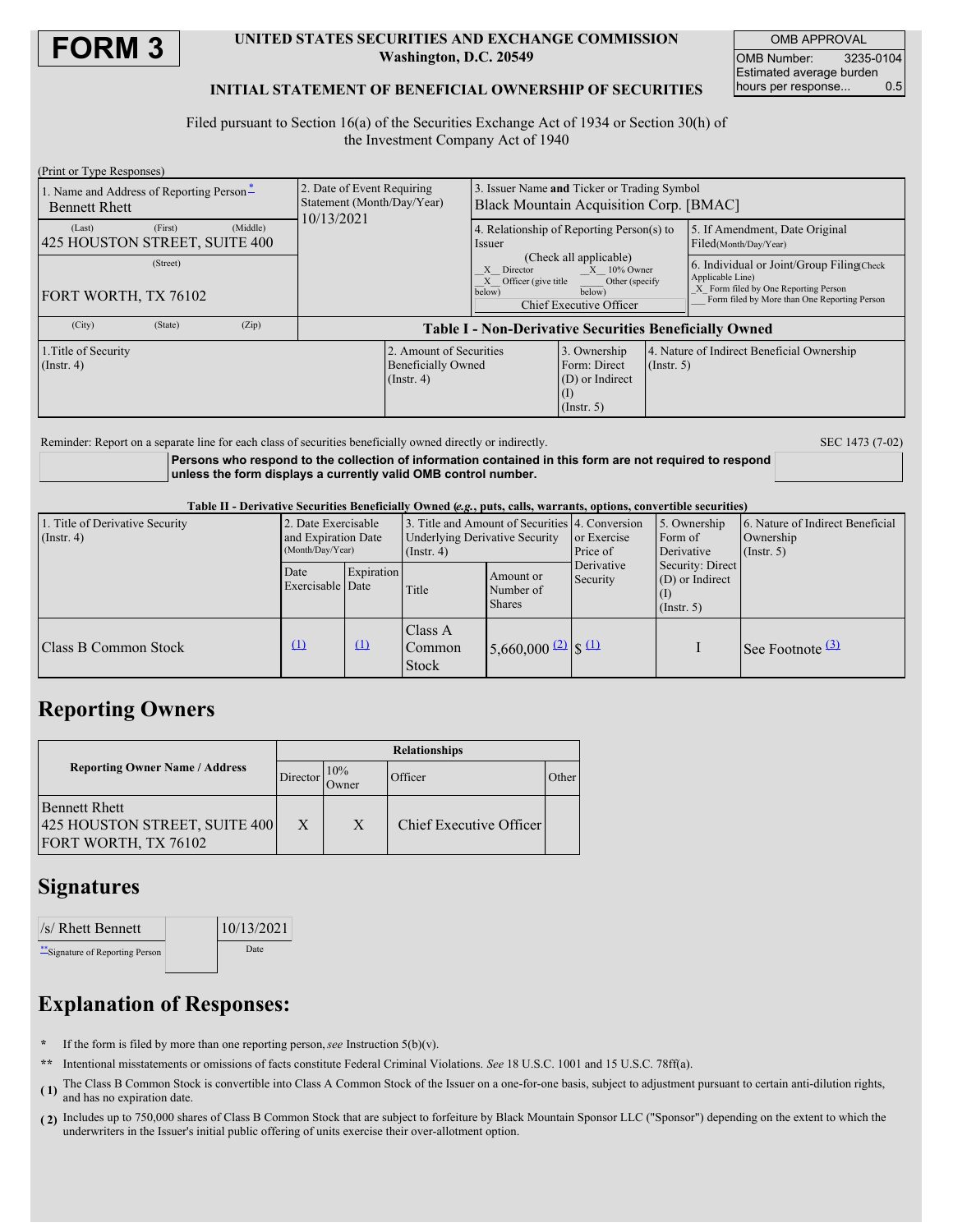Sponsor is the record holder of the securities reported herein. Sponsor is a limited liability company, of which the Reporting Person is a member and the sole manager. Because of the relationship between the Reporting Person and Sponsor, the Reporting Person may be deemed to beneficially own the securities held of record by Sponsor

**(3)** and reported herein to the extent of the greater of the Reporting Person's direct or indirect pecuniary interests in the profits or capital accounts of Sponsor. The Reporting person is a set of the Reporting Person i Person disclaims beneficial ownership of the securities reported herein, except to the extent of the Reporting Person's pecuniary interest therein, if any, and this report shall not be deemed an admission that the Reporting Person is the beneficial owner of or has any pecuniary interest in such securities for purposes of Section 16 of the Securities Exchange Act of 1934, as amended, or for any other purpose.

## **Remarks:**

Exhibit List: Exhibit 24.1 - Power of Attorney

Note: File three copies of this Form, one of which must be manually signed. If space is insufficient, *See* Instruction 6 for procedure.

Potential persons who are to respond to the collection of information contained in this form are not required to respond unless the form displays a currently valid OMB number.